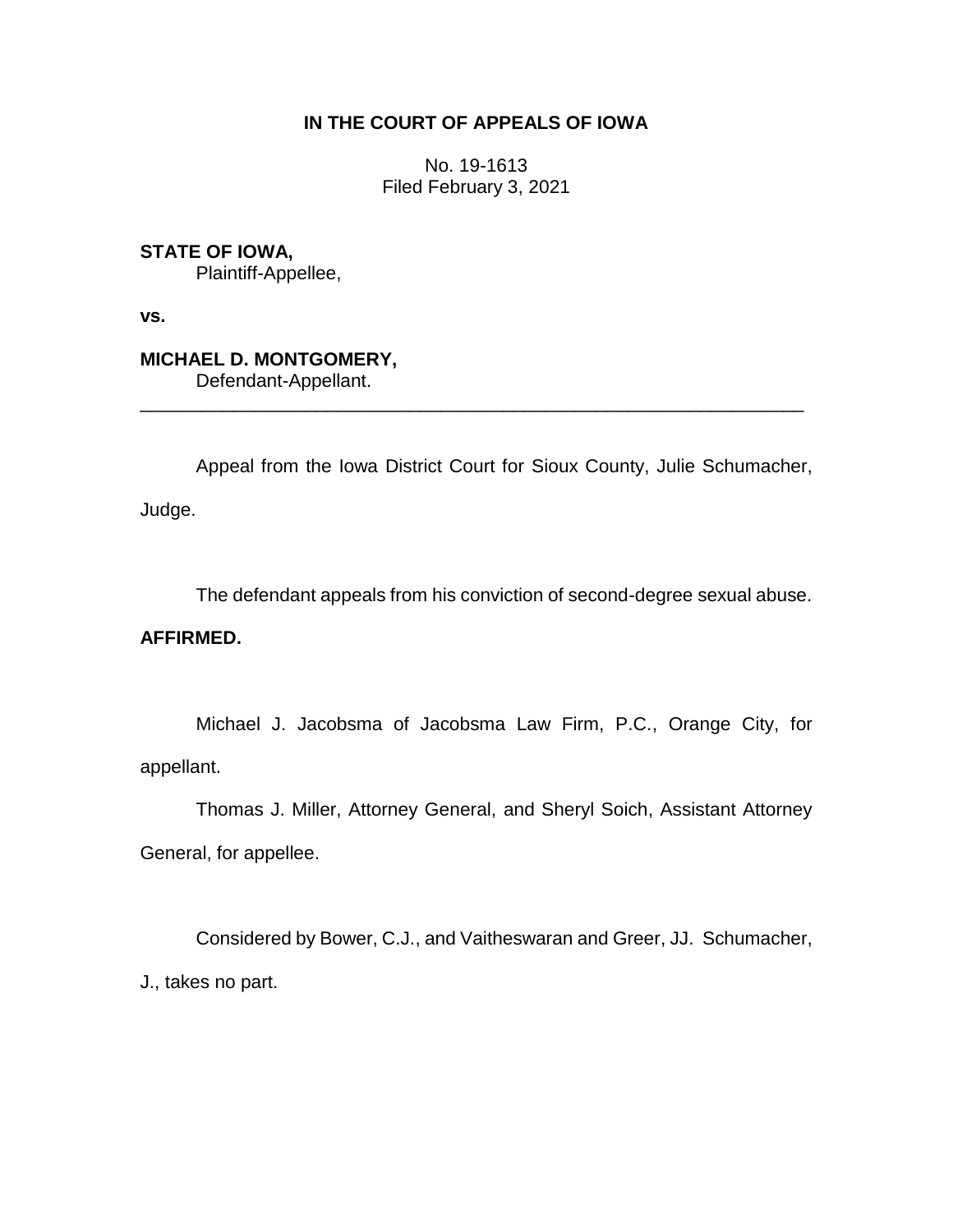#### **GREER, Judge.**

A jury convicted Michael Montgomery of second-degree sexual abuse and acquitted him of lascivious acts with a child. He appeals from his conviction, arguing (1) the jury rendered inconsistent verdicts and the court should overrule *State v. Pearson*, 514 N.W.2d 452, 455 (Iowa 1994), which provides that finding contact constitutes a "sex act" requires that the contact be "sexual in nature" but not that the act was done with the intent of sexual gratification; (2) the court erred in refusing to give a supplemental instruction after the jury asked for clarification on a jury instruction; (3) the court abused its discretion in excluding evidence under the rape-shield law; (4) the prosecutor engaged in misconduct by vouching for the complaining witness's credibility during the State's closing argument; and (5) the evidence presented at trial is insufficient to support his conviction and is contrary to the weight of the evidence.

#### **Background Facts and Proceedings.**

S.V., who is a young female relative of Montgomery, went to her guidance counselor in May 2018 and reported Montgomery had been touching her sexually. The guidance counselor alerted authorities, and S.V. was interviewed at a local child protection center (CPC).

Montgomery voluntarily spoke to police. While he denied inappropriately touching S.V., Montgomery told the police S.V. was probably "misconstruing" other incidents, such as the time she crawled into bed with him and his wife and then took his hand and placed it "between her legs" or the time she climbed into the shower while he was showering.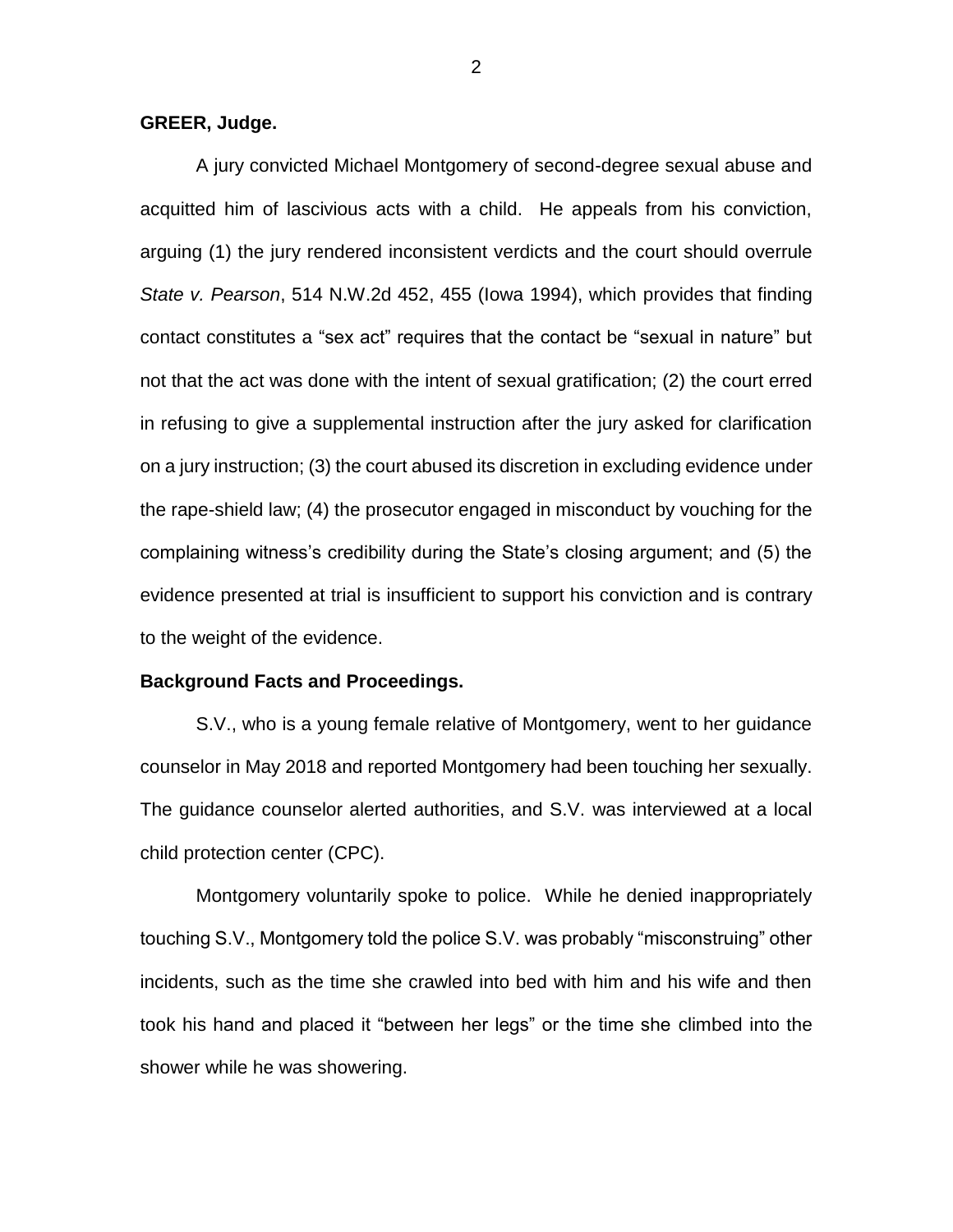Montgomery was charged with sexual abuse in the second degree and lascivious acts with a child. He entered pleas of not guilty.

Leading up to the August 2019 trial, Montgomery moved to admit evidence pursuant to Iowa Rule of Evidence 5.412—also known as the rape-shield law. Montgomery sought to introduce evidence "S.V. was sexually victimized by another individual during the same time period that S.V. claims she was sexually abused by the defendant." Montgomery argued the evidence was admissible under exceptions to the rape-shield law in Iowa Rule of Evidence 5.412(b)(1)(A) and  $(C)$ .<sup>1</sup> The court denied Montgomery's request, concluding rule 5.412(b)(1)(A) did not apply because there was no evidence of semen, injury, or other physical evidence. It also concluded Montgomery's "constitutional rights to confrontation and due process do not require [the evidence] be presented to the jury" and denied his request under rule 5.412(b)(1)(C).

S.V., who was then eleven years old and getting ready to enter sixth grade, testified at trial. She testified Montgomery "touched [her] sexually inappropriately" during sleepovers at his home when she was in third and fourth grade. She testified Montgomery and his wife "would want to watch TV with us in their bed

<sup>&</sup>lt;sup>1</sup> In a criminal proceeding involving alleged sexual abuse, rule 5.412 generally prohibits the introduction of evidence of "a victim's other sexual behavior." That said, the rules provides some specific exceptions in cases of criminal trials (when the defendant uses the proper procedure to determine admissibility prior to trial). The exceptions at issue here are

<sup>(</sup>A) Evidence of specific instances of a victim's sexual behavior, if offered to prove that someone other than the defendant was the source of semen, injury, or other physical evidence.

<sup>. . . .</sup> (C) Evidence whose exclusion would violate the defendant's constitutional rights. Iowa R. Evid. 5.412(b)(1)(A), (C).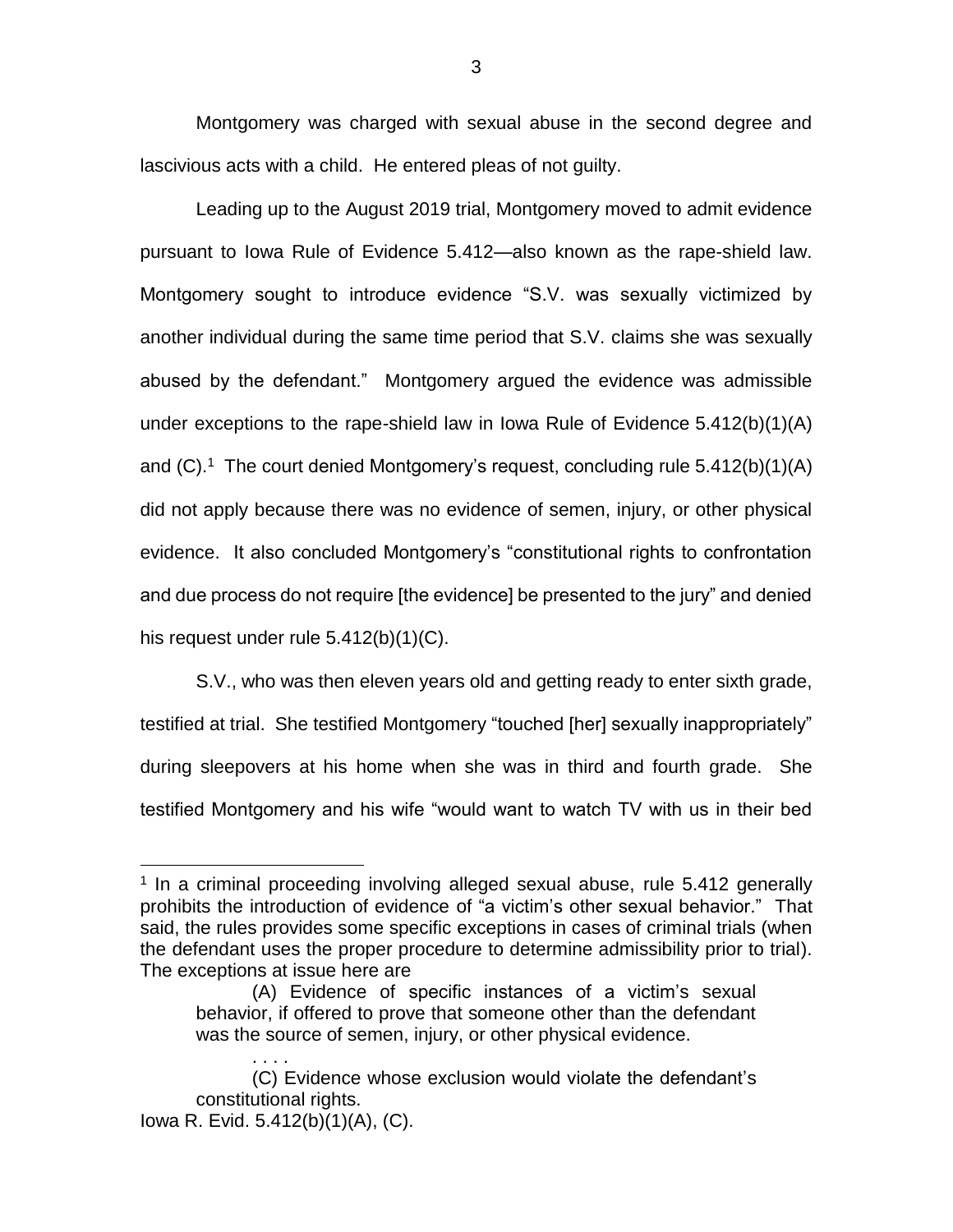before bed" and she would often fall asleep while lying there. S.V. testified Montgomery "licked [her] back," "[t]ried sticking fingers in [her] mouth," and touched her vagina with his finger and tongue. She also testified he would remove her pajamas and made her touch his penis, which she described as "textured" and "[m]uscly." Three other witnesses, two children and S.V.'s mother, testified S.V. first told them Montgomery was touching her sexually years before she reported it to her guidance counselor. Another witness, Teresa, who was a family friend of Montgomery, testified she confronted Montgomery after she heard about the allegations and "he said that he didn't do anything that [S.V.] didn't initiate first."

The jury acquitted Montgomery of lascivious acts with a child but convicted him of sexual abuse in the second degree. He was later sentenced to twenty-five years in prison. He appeals.

#### **Analysis.**

 $\overline{a}$ 

**Inconsistent Verdicts.** Montgomery claims the jury rendered inconsistent verdicts by acquitting him of lascivious acts with a child while finding him guilty of second-degree sexual abuse. His main focus, though, is urging us to overrule *Pearson* and hold that a conviction for sexual abuse requires a determination that contact that constitutes a sex act must be done with the intent for sexual gratification. See lowa Code § 709.1(3) (2015)<sup>2</sup> ("Any sex act between persons is sexual abuse . . . when the act is performed with the other person [and] [s]uch other person is a child"); *see also Pearson*, 514 N.W.2d at 455 (providing that

 $2$  The jury was instructed it had to find Montgomery committed these acts between February 1, 2015, and August 16, 2016, so it is unclear whether the 2015 or 2016 Code is in force. As there have been no amendments to the pertinent sections, we refer to the 2015 Code.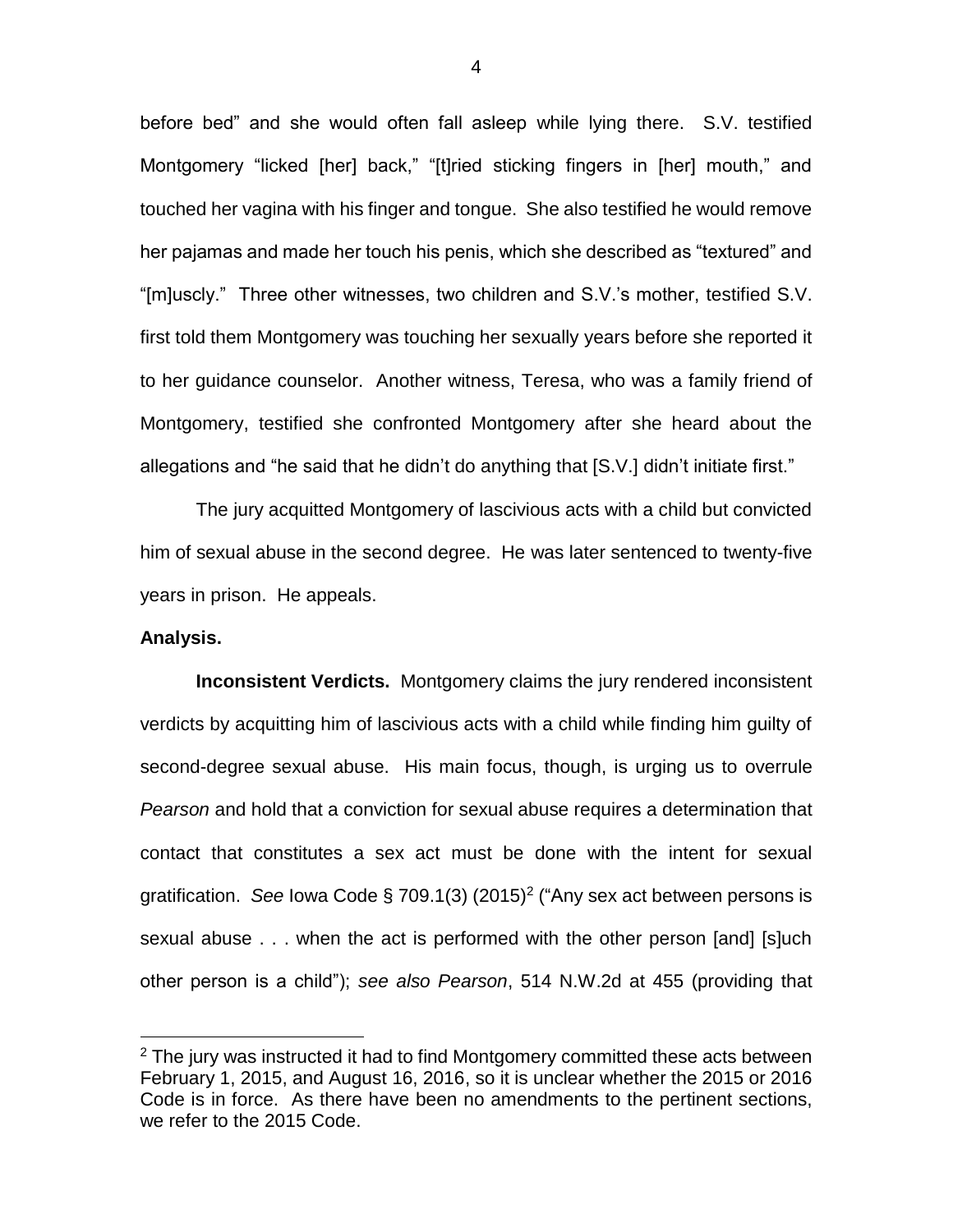whether contact constitutes a "sex act" depends on whether the contact was "sexual in nature," which includes the consideration of, but does not require a finding that, the contact was made to arouse or satisfy sexual desires of the defendant or the victim").

Considering Montgomery's second argument first, it is not clear it is preserved for our review. Montgomery did not raise overruling *Pearson* until he filed a combined motion in arrest of judgment and motion for new trial. In other words, he never raised the issue before or during his trial.<sup>3</sup> "Objections should be raised at the earliest time at which error became apparent in order to properly preserve error. Motion for new trial ordinarily is not sufficient to preserve error where proper objections were not made at trial." *State v. Steltzer*, 288 N.W.2d 557, 559 (Iowa 1980); *but see State v. Williams*, 895 N.W.2d 856, 859 n.2 (Iowa 2017) ("[I]t would make little sense to require a party to argue existing law should be overturned before a court without the authority to do so."). Still, even if we assume Montgomery preserved error by filing his post-trial motions, we lack the authority to overturn supreme court precedent. *See Figley v. W.S. Indus.*, 801 N.W.2d 602, 608 (Iowa Ct. App. 2011) (refusing to consider a claim because it was not properly raised in an appellate brief and "more critically, we are not at liberty to

 $3$  We recognize that during deliberation, the jury submitted a question for clarification over this sentence in an instruction, "You may consider the type of contact and the circumstances surrounding it in deciding whether the contact was sexual in nature." Montgomery then told the court he believed the jury should be instructed, "'[S]exual in nature' means that the action has to be for the purpose of satisfying the sexual desire of the defendant." But is not clear Montgomery realized he was asking the court to overturn precedent by providing such an instruction, and he made no argument why a change in law would be appropriate. Montgomery did not submit a proposed jury instruction before the trial on the issue.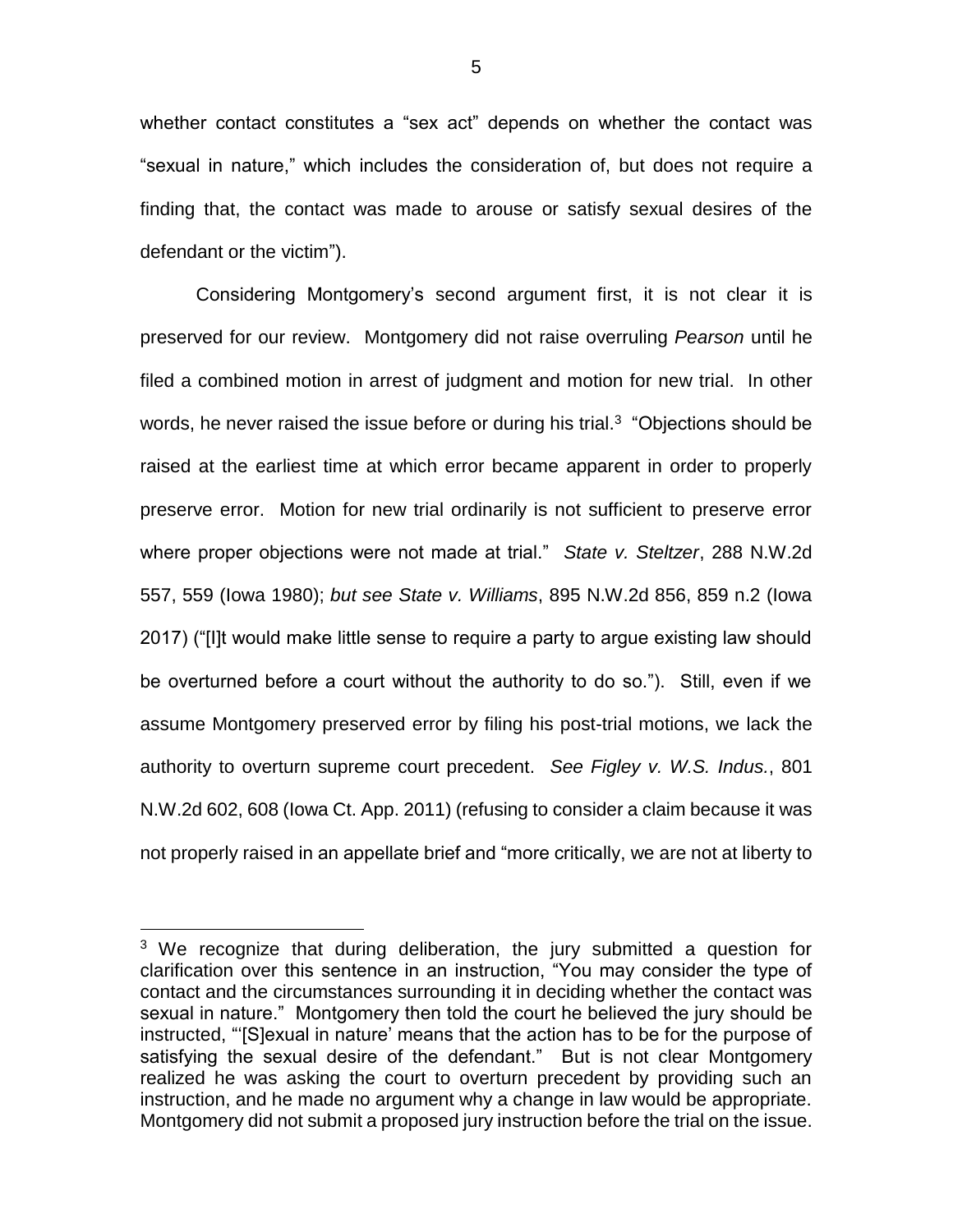overturn precedent of our supreme court"); *see also State v. Hastings*, 466 N.W.2d 697, 700 (Iowa Ct. App. 1990) ("We are not at liberty to overturn Iowa Supreme Court precedent.").

The State does not dispute, and we agree, Montgomery's claim the jury rendered inconsistent verdicts is preserved for our review. *See State v. Scholtes*, No. 16-1967, 2017 WL 3525296, at \*1 (Iowa Ct. App. Aug. 16, 2017) (concluding error was preserved on an inconsistent-verdicts claim because defendant raised it in a motion in arrest of judgment and motion for new trial); *cf. Brooks v. State*, No. 16-0710, 2017 WL 2461504, at \*6 n.3 (Iowa Ct. App. June 7, 2017) (finding inconsistent-verdicts issue was preserved by first raising the issue in a motion for new trial when the parties had agreed to a sealed verdict, so the jury could not be polled or sent back for further deliberations).

Here, the jury was instructed that to convict Montgomery of lascivious acts with a child, it had to find the following:

1. On or between February 1, 2015, and August 16, 2016, Michael Montgomery with or without S.V.'s consent:

a. fondled or touched the pubes or genitals of S.V.; or

b. permitted or caused S.V. to fondle or touch Michael Montgomery's genitals or pubes.

2. Michael Montgomery did so with the specific intent to arouse or satisfy the sexual desires of himself or S.V.

3. Michael Montgomery was then 18 years of age or older.

4. S.V. was then under the age of 14 years.

5. Michael Montgomery and S.V. were not then married to each other.

In contrast, to convict Montgomery of second-degree sexual abuse, the jury only had to find that "[o]n or between February 1, 2015, and August 16, 2016, Michael Montgomery did commit a sex act with S.V." and "Michael Montgomery performed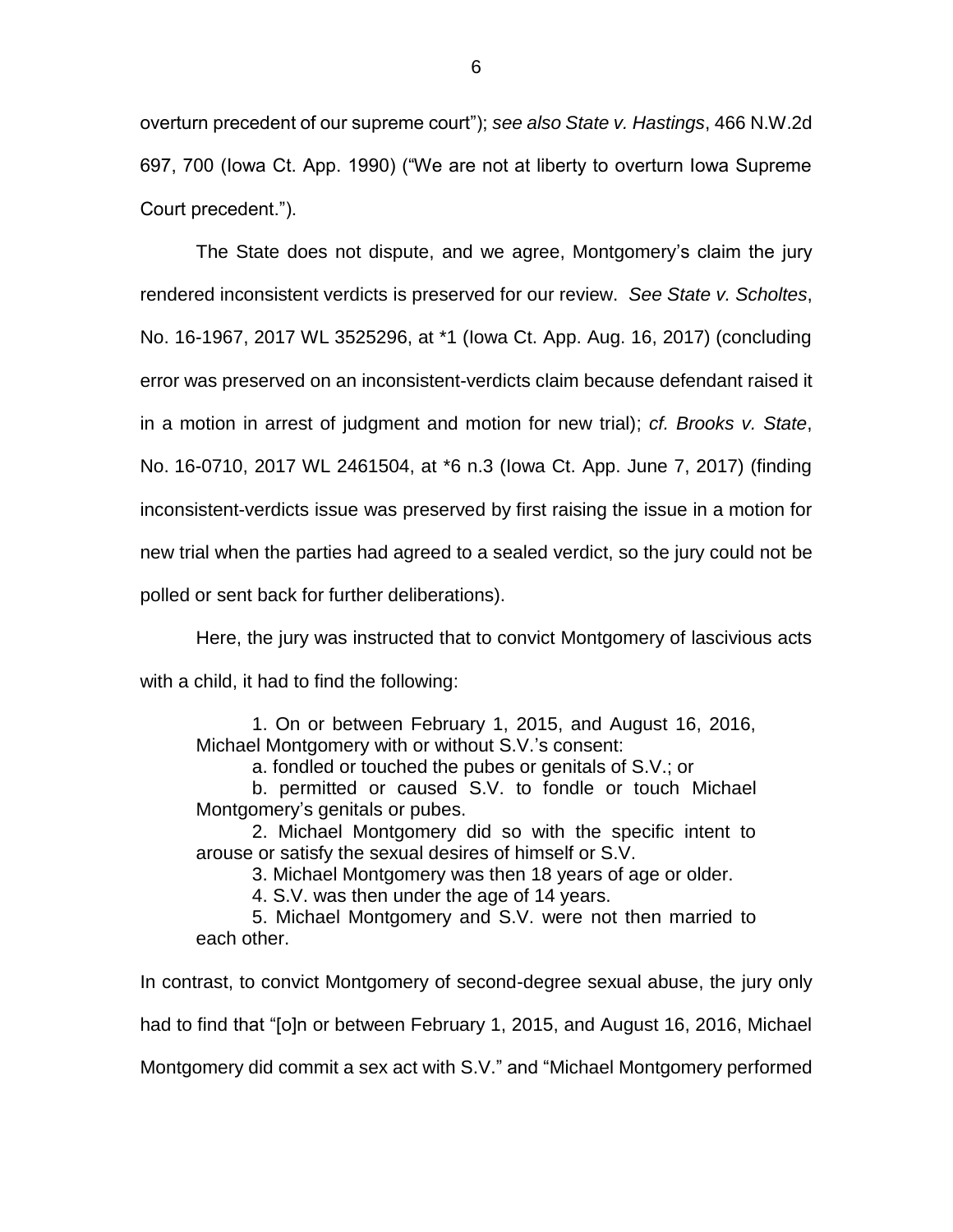the sex act while S.V. was under the age of 12 years." The jury was also instructed that "sex act" means any sexual contact:

Between the mouth of one person and the genitals of another; or Between the finger or hand of one person and the genitals or

anus of another person. You may consider the type of contact and the circumstances surrounding it in deciding whether the contact was sexual in nature.

While lascivious acts with a child requires a finding Montgomery acted "with the specific intent to arouse or satisfy the sexual desires of himself or S.V.," seconddegree sexual abuse contains no such element. $4$ 

Montgomery uses imprecise language, but we understand his argument to be that it is factually inconsistent for the jury to conclude Montgomery committed one of the outlined sex acts while also finding he did so without the intent to sexually gratify himself or S.V. *See State v. Halstead*, 791 N.W.2d 805, 807 (Iowa 2010) (noting the term "'inconsistent verdicts' is often used in an imprecise manner and may include a wide variety of related, but nonetheless distinct, problems" including factual inconsistencies or legal inconsistencies). In his appellate reply brief, Montgomery argues it "strains credulity" to believe the jury concluded Montgomery made contact with S.V.'s vagina but did so without the intent of arousing his sexual desires.

First, we note that this is a not a case of "true" or "compound inconsistency." *See id*. at 808 (labeling a case that involves a single defendant who is convicted of a compound crime and acquitted of the predicate crime in a single proceeding

 $4$  The other elements of lascivious acts with a child were not in dispute. At the trial in 2019, S.V. was only eleven; Montgomery is her adult relative; and the two have never been married.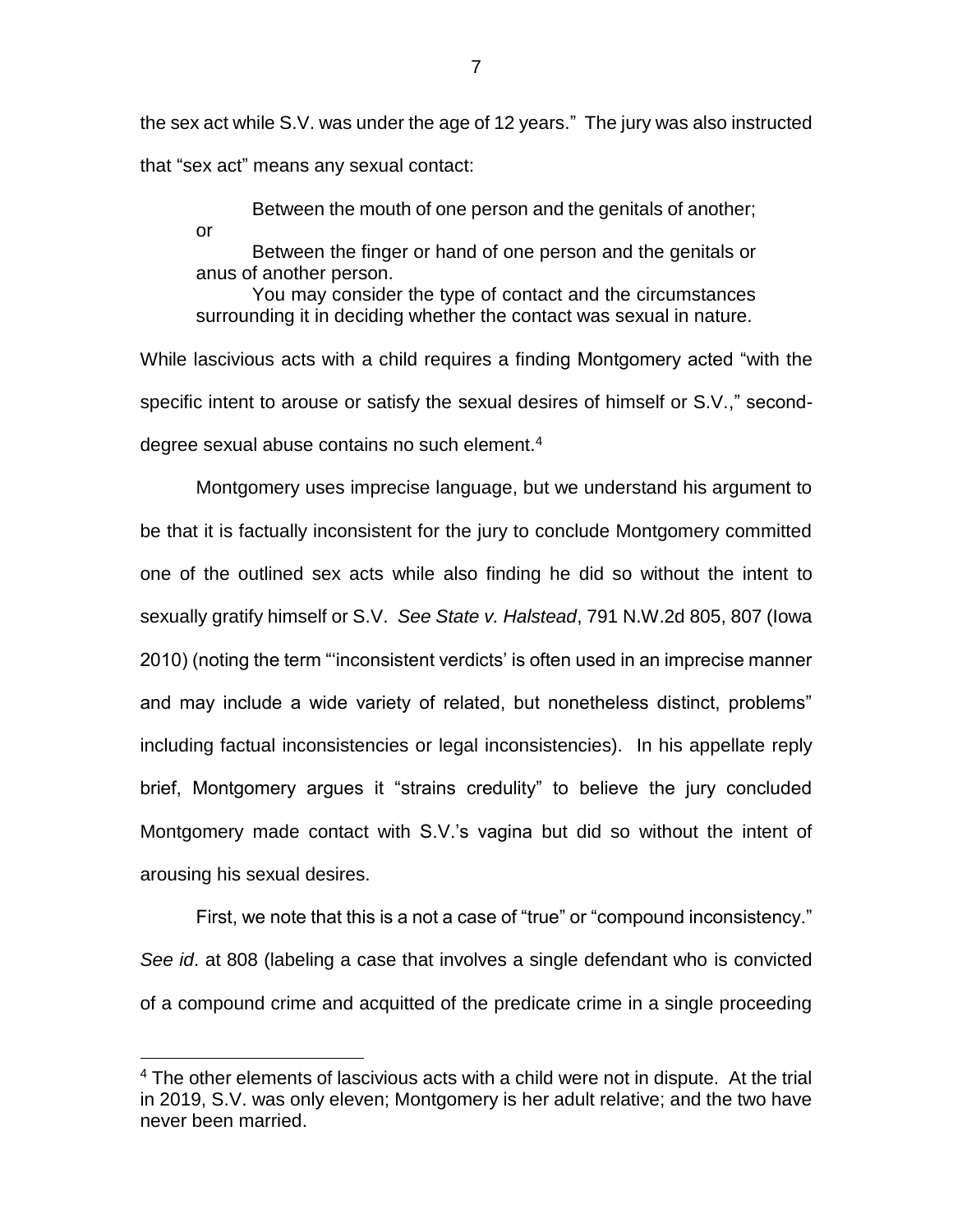as "true inconsistency" or "compound inconsistency"). It is not impossible as a matter of law to find Montgomery committed second-degree abuse, which shares some elements of lascivious acts with a child but not all of them, while concluding he did not commit lascivious acts with a child. And lascivious acts with a child is not a predicate offense of second-degree sex abuse. *Cf. id.* at 816 (reversing defendant's conviction for assault while participating in a felony because the jury acquitted the defendant of the felony, making his assault conviction "truly inconsistent"). Thus, in determining whether these verdicts were inconsistent, we consider "whether the verdict is so logically and legally inconsistent as to be irreconcilable within the context of the case." *State v. Merrett*, 842 N.W.2d 266, 275–76 (Iowa 2014) (citation omitted).

Based on its acquittal of Montgomery of lascivious acts with a child, it seems the jury did not credit all details of S.V.'s testimony. *See State v. Doorenbos*, No. 19-1257, 2020 WL 3264408 at \*4 (Iowa Ct. App. June 17, 2020) ("While it may be surprising for jurors to credit only part of a witness's testimony, that is their function."). Still the jury had Montgomery's own admissions to weigh. After S.V. alleged to her guidance counselor that Montgomery touched her sexually, the local police interviewed Montgomery. The jury viewed the video of this interview, during which Montgomery told officers that one time, when she was about seven years old, S.V. climbed into bed with Montgomery and his wife and, after doing so, took his hand and "put it down between her legs." According to what he told officers, Montgomery took his hand away, but then S.V. placed his hand between her legs

8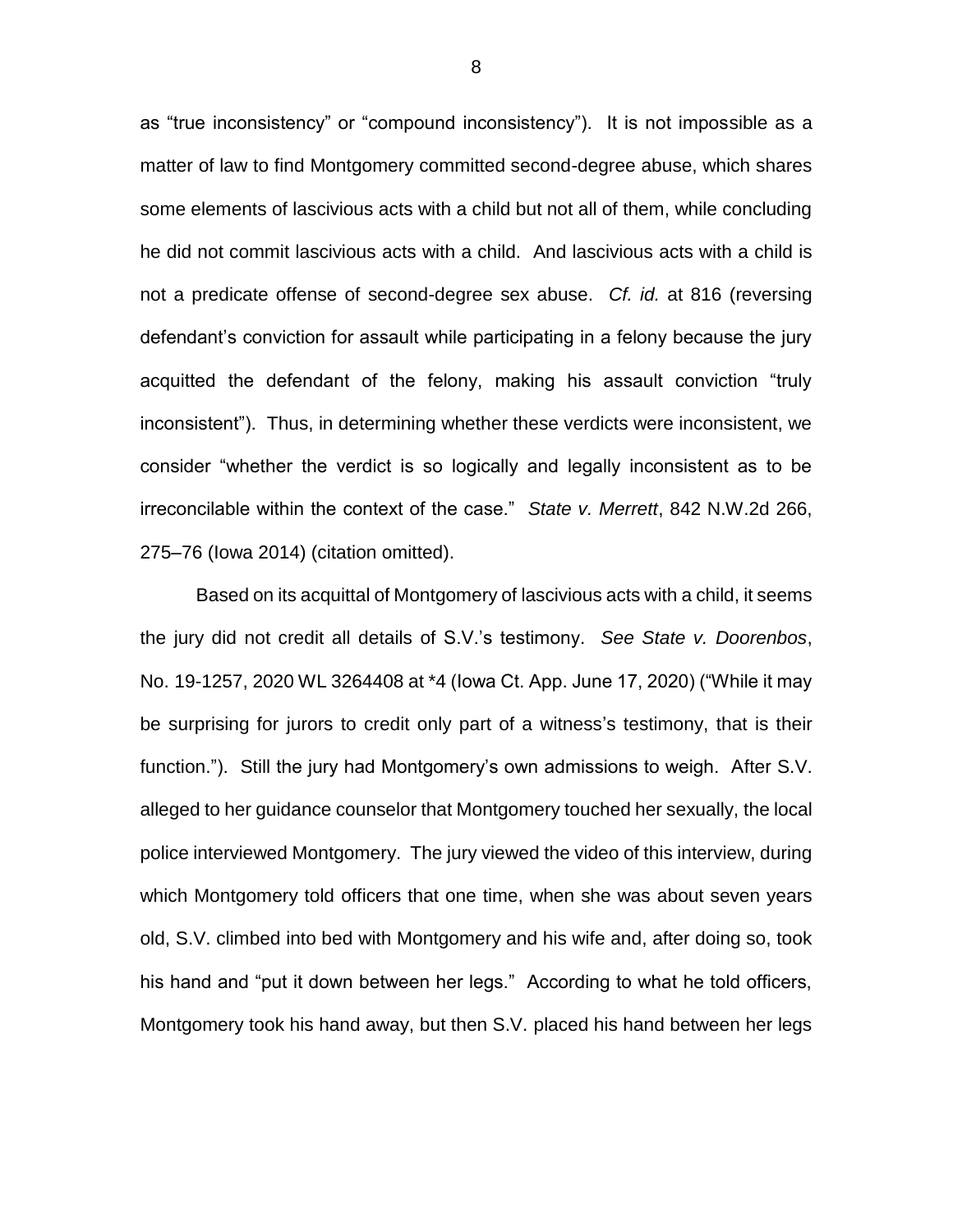a second time.<sup>5</sup> Montgomery told the officers he believed S.V. was exploring herself with his hand. In a similar vein, Teresa—Montgomery's family friend testified Montgomery told her "[h]e didn't do anything that [S.V.] didn't initiate first."

While Montgomery intended for his statements to the police to serve as a defense against the allegations made by S.V., the jury could still rely on them to find Montgomery's hand made contact with S.V.'s vagina and the contact was sexual in nature, without finding he undertook the action as a means of sexual gratification. We think this theory is bolstered by the fact seven-year-old S.V. could twice put the hand of her adult relative between her legs, suggesting Montgomery—for all his statements about putting a stop to it—did not resist the placement or use of his hand.

Without conceding these facts properly support a second-degree sexual abuse conviction, the thrust of Montgomery's argument seems to be that conviction for such an action is unduly harsh. But, "[s]tatutes regarding sex offenses are common examples of employment of strict liability intended to protect the public welfare." *State v. Tague*, 310 N.W.2d 209, 211 (Iowa 1981). They are used to "put the burden upon the person standing in a responsible relation to a public danger even though he might otherwise be innocent." *Id.* Montgomery allowing his hand to be used by a young relative to explore herself sexually is one such danger. *See Smothers v. State*, No. 01-0452, 2002 WL 700959, at \*4 (Iowa Ct. App. Apr. 24, 2002) (finding the sexual nature of hand to genital contacts occurring in bed at nighttime could not be disputed if the child was believed).

 $\overline{a}$ 

9

<sup>&</sup>lt;sup>5</sup> At other times during this same interview, the area Montgomery's hand touched was described as S.V.'s "groin" and "crotch."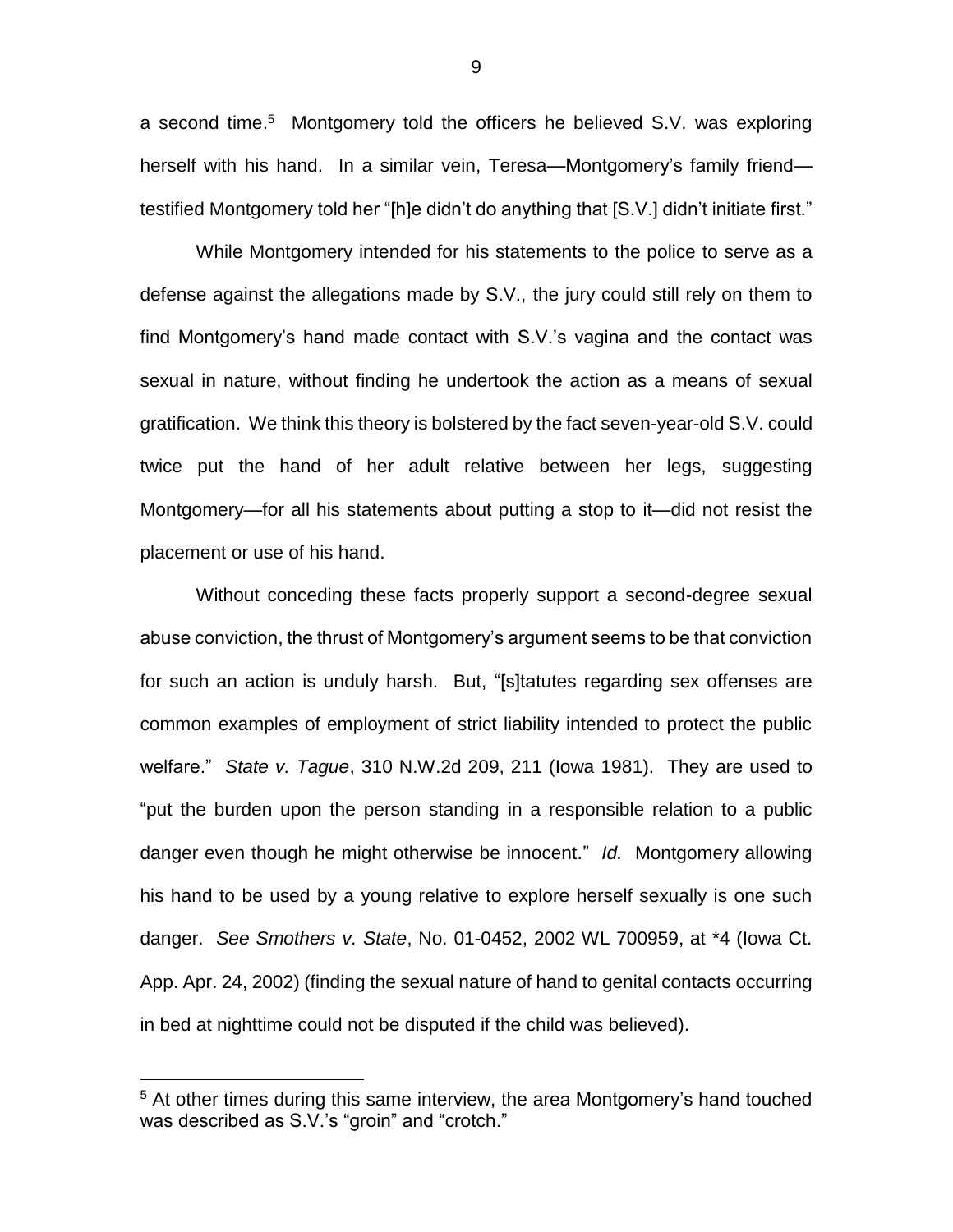The jury's verdicts of acquitting Montgomery of lascivious acts with a child while convicting him of second-degree sexual abuse are not irreconcilable.

**Jury Instruction.** Montgomery maintains the court erred "when it refused to provide proper instructions to the jury in response to the jury's request." But Montgomery did not object to the jury instructions for second-degree sexual abuse or instruction number 16, which provided that "sex act" as used in the instruction on second-degree sexual abuse, means

. . . any sexual contact:

Between the mouth of one person and the genitals of another; or

Between the finger or hand of one person and the genitals or anus of another person.

You may consider the type of contact and the circumstances surrounding it in deciding whether the contact was sexual in nature.

After deliberating for a few hours, the jury submitted a question, "We would like clarification of Instruction No. 16 in regards to the final sentence." At that point, Montgomery told the court, "I do think that perhaps some clarification should be given to the jury as to what 'sexual in nature' means in that the action has to be for the purpose of satisfying the sexual desire of the defendant." The court told the jury further clarification was unnecessary and instructed it to review the instructions as whole.

For the first time in his motion for new trial, Montgomery argued the court "was obligated" to inform the jury of the other relevant circumstances listed by the court in *Pearson* as proper considerations when determining whether contact was sexual in nature. *See* 514 N.W.2d at 455 (listing "other relevant concerns" as "the relationship between the defendant and the victim; whether anyone else was present; the length of the contact; the purposefulness of the contact; whether there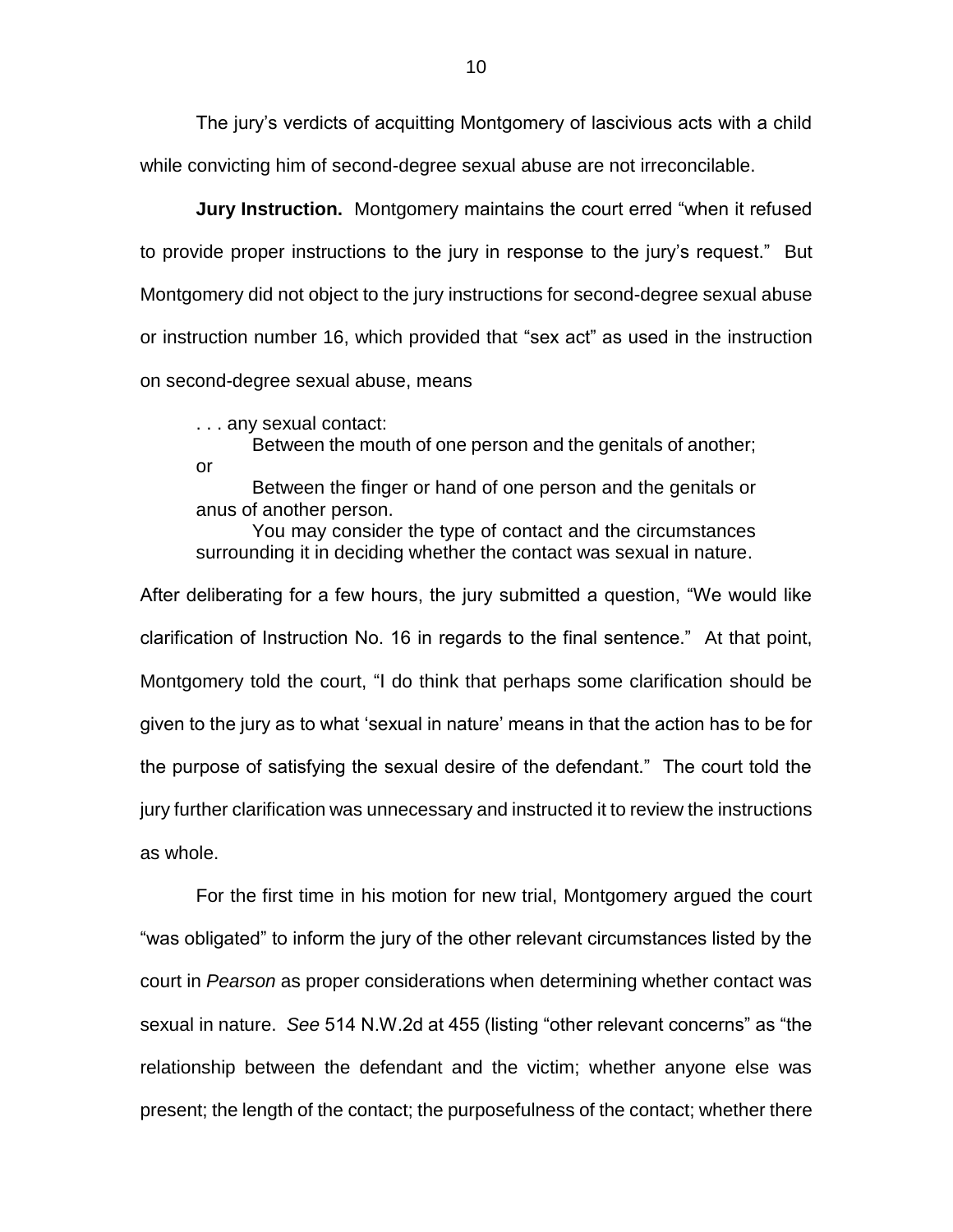was a legitimate, nonsexual purpose for the contact; where and when the contact took place; and the conduct of the defendant and victim before and after the contact"). Montgomery echoes the argument on appeal.

We conclude Montgomery's argument the court should have instructed the jury on the *Pearson* factors is not preserved for our review. "A motion for a new trial ordinarily is not sufficient to preserve error where proper objections were not made at trial." *State v. Constable*, 505 N.W.2d 473, 477 (Iowa 1993). And "timely objection to jury instructions in criminal proceedings is necessary to preserve alleged error for appellate review." *State v. Ondayog*, 722 N.W.2d 778, 785 (Iowa 2006) (proving ineffective assistance as an exception to the general rule). "Normally, objections to giving *or failing to give* jury instructions are waived on direct appeal if not raised before counsel's closing arguments, and the instructions submitted to the jury become the law of the case." *State v. Fountain*, 786 N.W.2d 260, 262 (Iowa 2010) (emphasis added). While Montgomery urged the court to give the jury a different answer than the court gave, Montgomery did not ask the court to do what he is now claiming it must have done. *See Olson v. Sumpter*, 728 N.W.2d 844, 848–49 (Iowa 2007) ("Even a timely objection to jury instructions will not avoid waiver of error if the objection is not sufficiently specific. . . . The objection must be 'sufficiently specific to alert the trial court to the basis of the complaint so that if error does exist the court may correct it before placing the case in the hands of the jury.'" (altered for readability) (citations omitted)); *see also* Iowa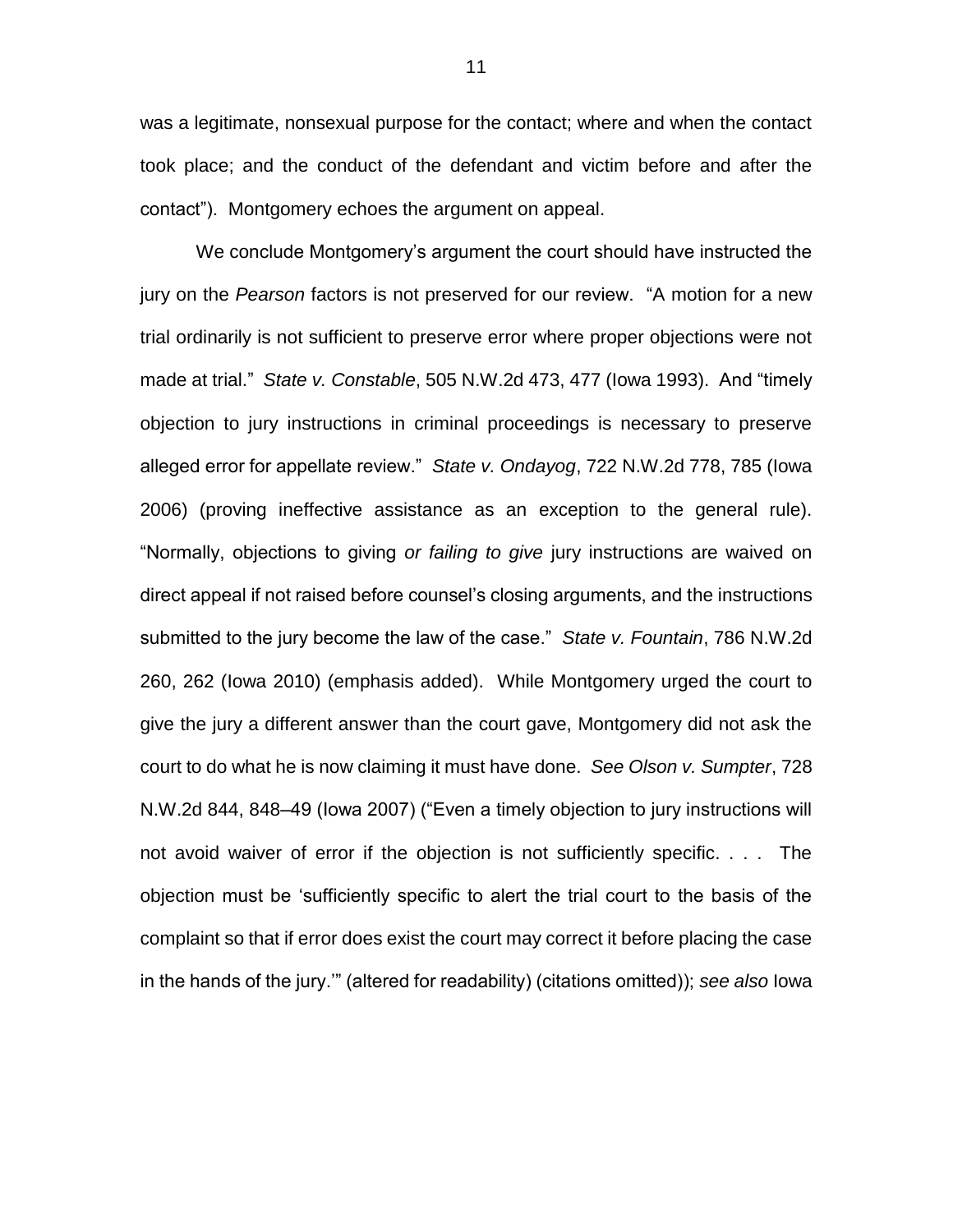R. Crim. P. 2.19(5)(f) ("The rules relating to the instruction of juries in civil cases shall apply to the trial of criminal cases.").<sup>6</sup>

We do not consider this further.

 $\overline{a}$ 

**Rape-Shield Law.** Montgomery contends the district court abused its discretion in refusing to admit evidence S.V. was being sexually abused by someone else during the same period she alleged Montgomery did so. *See State v. Walker*, 935 N.W.2d 874, 877 (Iowa 2019) (reviewing trial court's ruling under rule 5.412 for an abuse of discretion).

Through his offer of proof, attached to his motion to admit evidence pursuant to Iowa Rule of Evidence 5.412, and continuing through his several offers of proof at trial, Montgomery established there was evidence the son of S.V.'s mother's boyfriend, who is about four and a half years older than S.V., "licked [her] vagina" when she nine or ten years old. S.V. told the forensic interviewer at the CPC that she told the boy about Montgomery's actions and then the boy started doing those acts to her. Montgomery met his burden to show the evidence he wished to introduce—that another person perpetrated sexual acts on S.V. actually existed. *Cf. id.* (noting the defendant "failed to make an offer of proof establishing there was in fact an encounter between" the complaining witness and another person; his claim there was an encounter was "simply speculation"). The

 $6$  Montgomery cites Iowa Rule of Criminal Procedure 2.24(2)(b)(5) and (7), which allows a defendant to raise in a motion for new trial the argument the court has misdirected the jury in a material matter of law and has refused to properly instruct the jury. But just because a defendant may raise a claim in a motion for new trial does not mean that defendant is not required to first object during trial or that a motion for new trial is the appropriate way to preserve error for appellate review.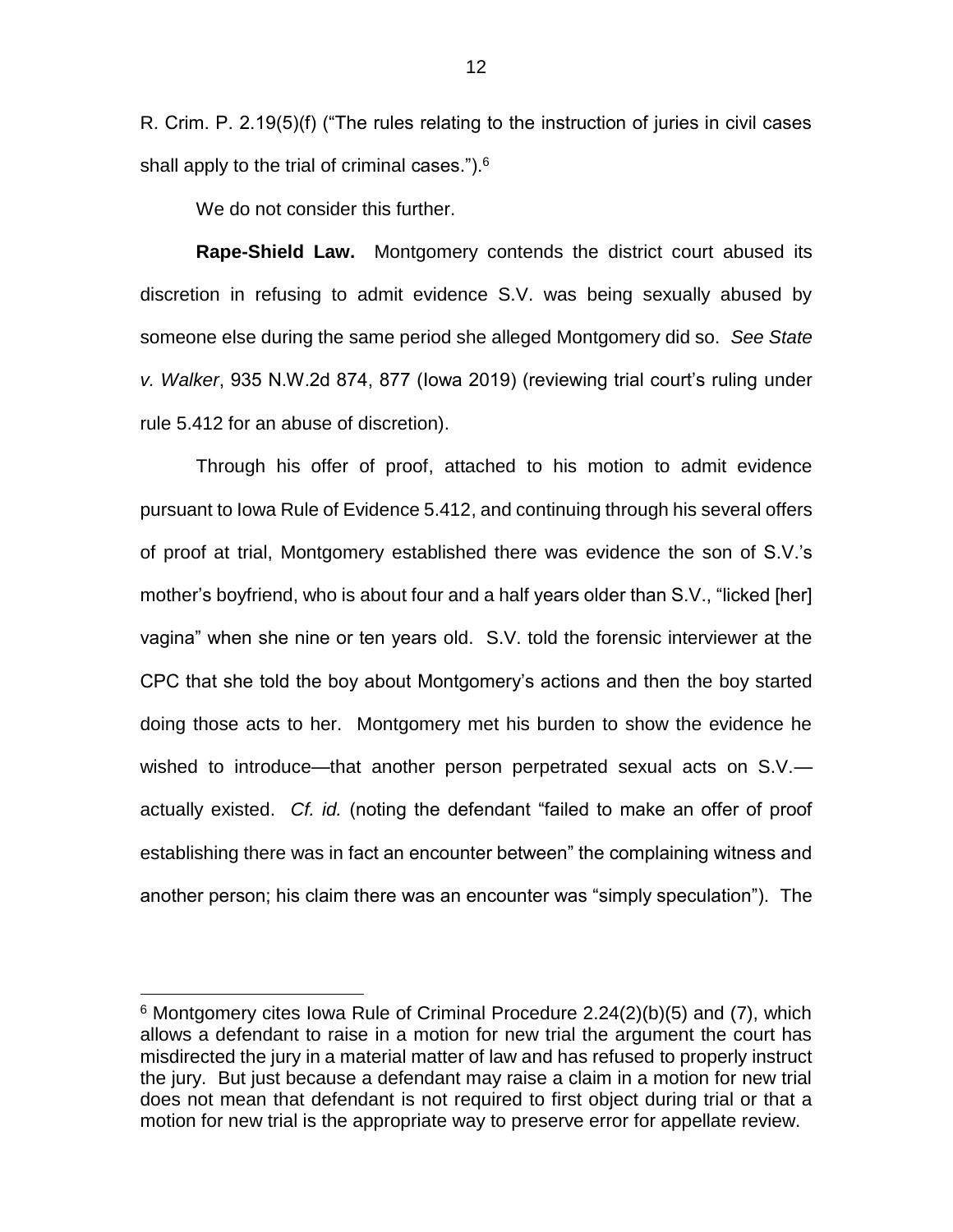question is whether this evidence was admissible under an exception to the rapeshield law.

*Rule 5.412(b)(1)(A).* One of the exceptions to the general prohibition against introducing evidence of a victim's "other sexual behavior" is "[e]vidence of specific instances of a victim's sexual behavior, if offered to prove that someone other than the defendant was the source of semen, injury, or other physical evidence." Montgomery concedes there was no evidence of physical injury introduced to corroborate S.V.'s claims but argues this exception applies because "Nurse [Karin] Ward reported that trauma and penetration can occur without leaving physical signs" and he "should have been allowed to offer evidence that someone other than he was the source of penetration and trauma reported to Nurse Ward by S.V."

Like the district court, we understand rule  $5.412(b)(1)(A)$  to first require evidence of "semen, injury, or other physical evidence" before the defendant can introduce evidence someone else was the cause.<sup>7</sup> Here, it is undisputed there was no evidence of semen or other physical evidence. And, contrary to Montgomery's assertion, Nurse Ward's report makes no finding of injury. Even if we were persuaded by Montgomery's argument that "trauma" can be a nonphysical injury, Nurse Ward's report makes no finding of trauma. She simply points out that lack of physical evidence does not establish penetration or trauma did not occur. Put another way, her report does not say S.V. suffered trauma and

<sup>7</sup> We agree with the State that the phrase *"*the source of semen, injury, or *other*  physical evidence" presupposes the existence of physical evidence. *See* Iowa R. Evid. 5.412(b)(1)(A) (emphasis added).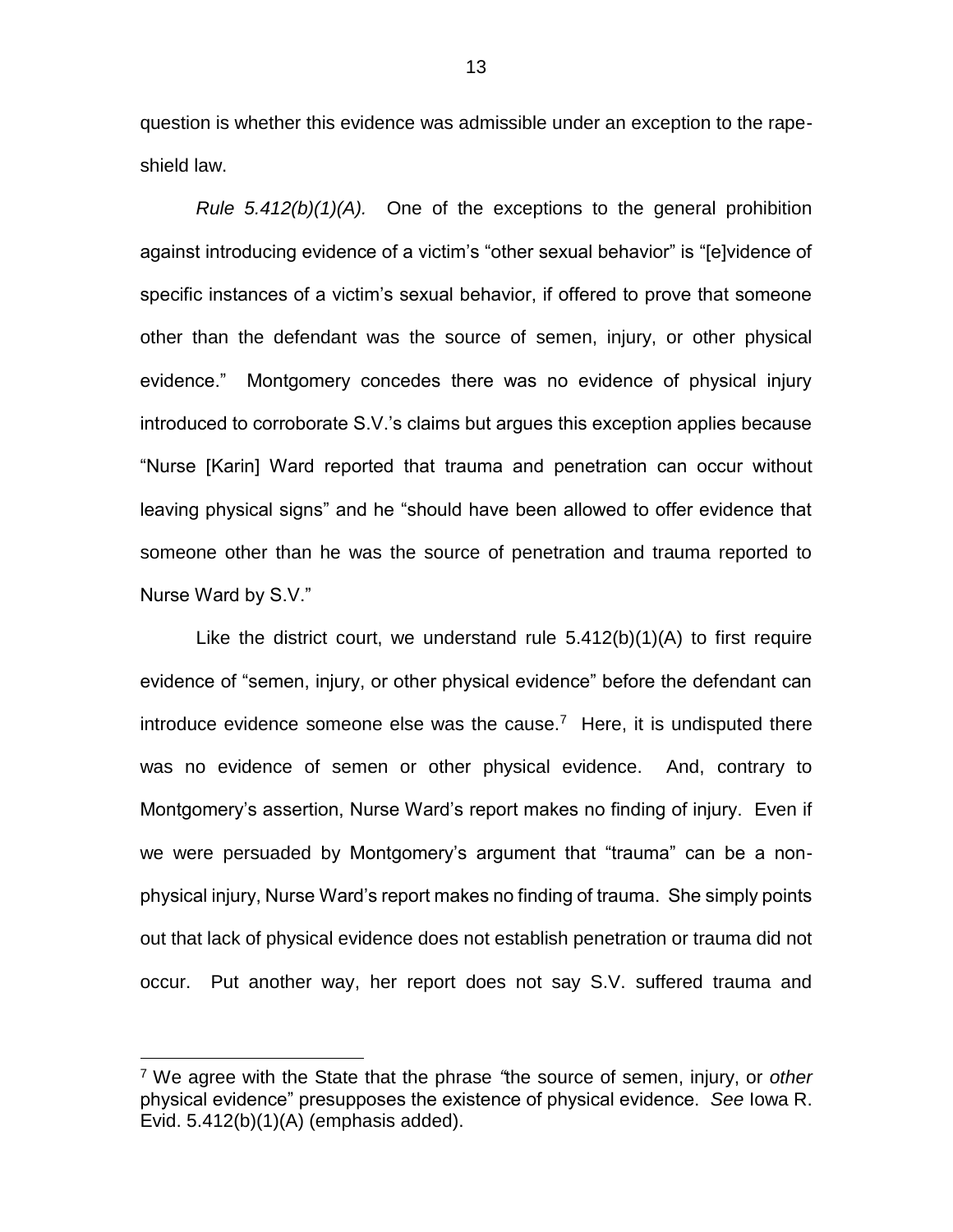someone must have caused it—as Montgomery suggests. Rather, it conveys that she found no evidence of trauma but that does not preclude S.V.'s claims from being reliable. We agree with the district court that this exception does not apply here.

*Rule 5.412(b)(1)(C).* Montgomery also challenges the district court's ruling under the exception to the rape-shield law that allows the court to admit "[e]vidence whose exclusion would violate the defendant's constitutional rights." Under this exception, Montgomery focuses on evidence the boy perpetrated sex acts against S.V. combined with evidence he wished to offer from Dr. Rosanna Jones-Thurman, a clinical psychologist who opined during an offer of proof:

I believe that [S.V.] stated a lot of things about the contact with [the boy], which was fairly extensive and ongoing. . . . And, yes, I believe she's contaminated some of her memories about what was going on with [the boy] with what she could have conceived happening with [Montgomery].

Montgomery contends excluding this evidence violated his constitutional right to present a defense. *See State v. Simpson*, 587 N.W.2d 770, 771 (Iowa 1998) (providing the right to present a defense "stems from the Sixth Amendment right to compulsory process" and because it "is incorporated in the Due Process Clause" of the Fourteenth Amendment, "the right is binding on the states").

The scope of the "constitutional rights" exception is not yet clear. Laurie Kratky Doré, *Iowa Practice Series: Evidence* § 5.412 (Nov. 2020 update). At a minimum, the evidence the defendant seeks to introduce has to be relevant and the probative value must outweigh the danger of unfair prejudice. *See* Iowa R. Evid. 5.412(c)(2)(C); Doré, *Iowa Practice Series: Evidence* § 5.412 ("Iowa courts have repeatedly indicated that an accused does not have a constitutional right to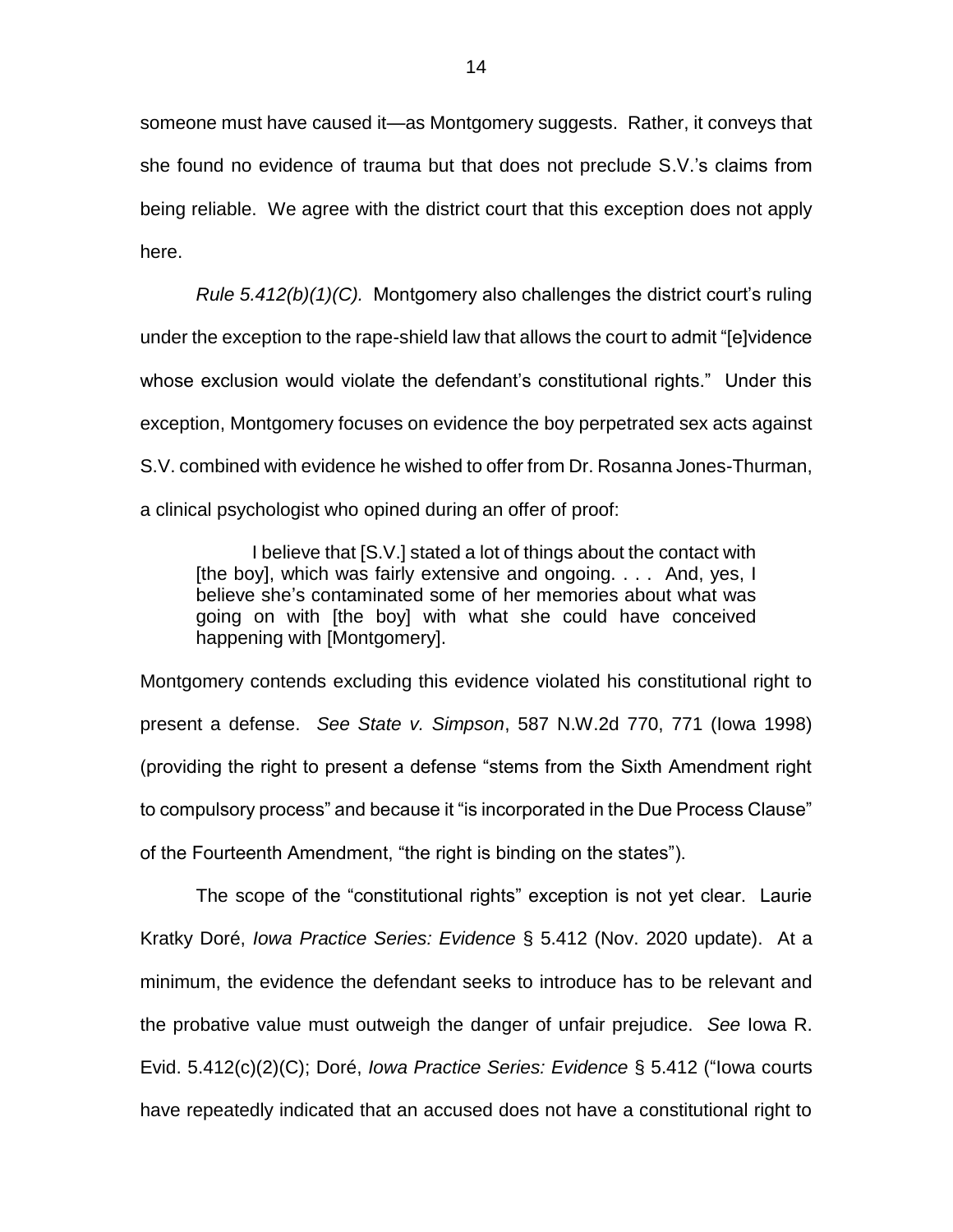admit evidence of a victim's other sexual behavior that is irrelevant or whose probative value is outweighed by unfair prejudice."), *see also State v. Smith*, No. 18-1500, 2020 WL 1307693, at \*2 (Iowa Ct. App. Mar. 18, 2020) (finding constitutional right to present a defense was not violated by excluding evidence of alleged abuse by defendant's son meant to show confused memories).

Here, we recognize the evidence Montgomery sought to admit had some relevance. It was not necessary to admit evidence the boy perpetrated sex acts on S.V. to explain her knowledge, as there was evidence introduced at trial that S.V. had seen or been exposed to pornography. *See Walker*, 935 N.W.2d at 877 ("It is certainly true 'that a child victim's sexual knowledge [that] resulted from an encounter with someone other than the defendant may be relevant and material to a defendant's defense of mistaken identity or false accusation.'" (citation omitted)). But Dr. Jones-Thurman opined that S.V.'s memories involving the boy "contaminated . . . what she could have conceived happening with Montgomery." Assuming the psychologist's testimony was reliable, it has a "tendency to make a fact more or less probable than it would be without the evidence." *See* Iowa R. Evid. 5.401.

But Dr. Jones-Thurman's testimony—as offered during the offer of proof was inadmissible. It would have been impermissible commenting on S.V.'s credibility if the psychologist was allowed to tell the jury she determined the sex acts allegedly committed by Montgomery were just false or contaminated memories from the sex acts perpetrated by the boy. *See State v. Dudley*, 856 N.W.2d 668, 677 (Iowa 2014) (reaffirming that expert testimony cannot "comment[], directly or indirectly, on a witness's credibility, [because] the expert is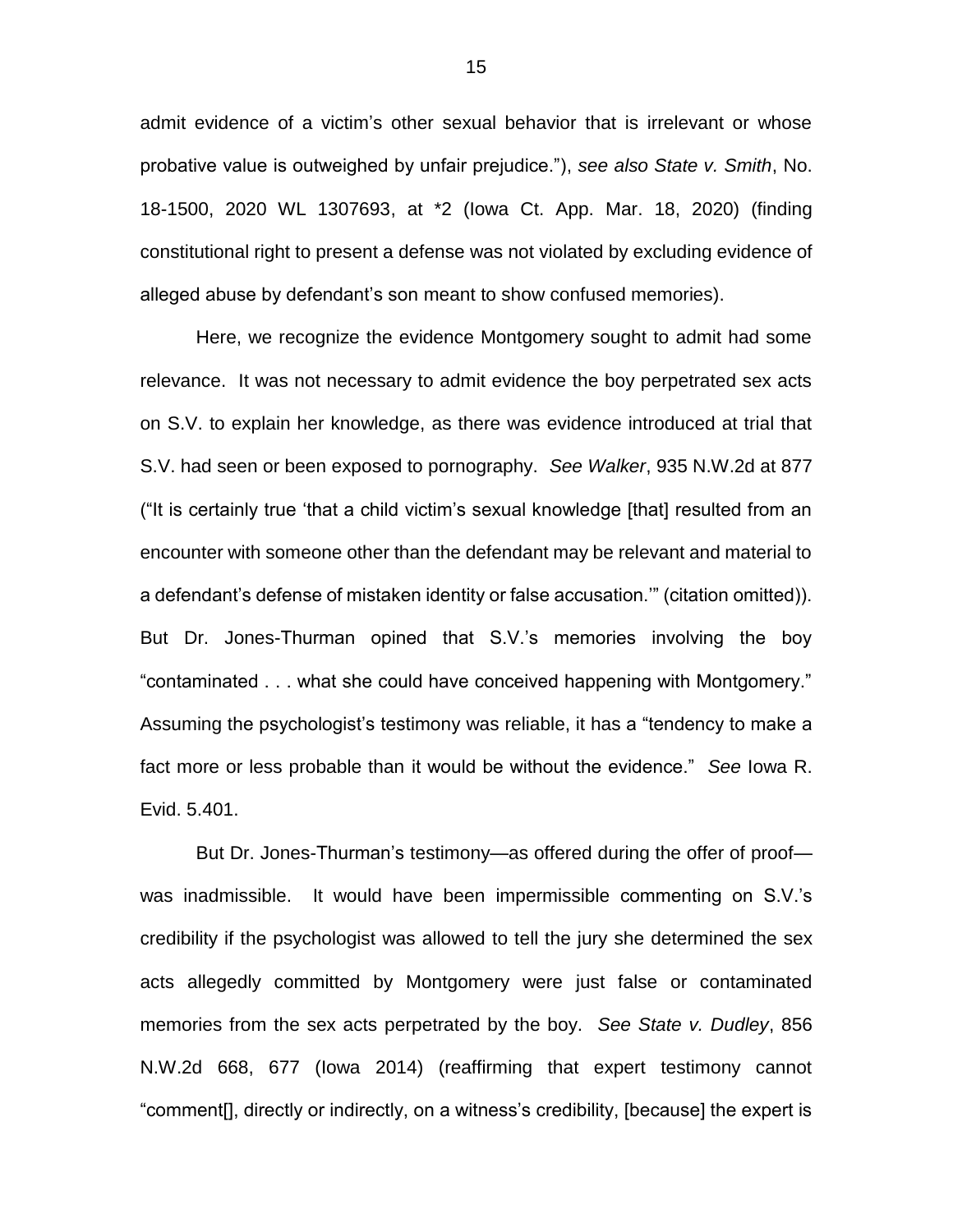giving his or her scientific stamp of approval [or disapproval] on testimony even though an expert cannot accurately opine when a witness is telling the truth."). Even if evidence is not excluded for falling under the general prohibition of the rape-shield law, it is still "subject to all other applicable evidentiary requirements and considerations." *State v. Alberts*, 722 N.W.2d 402, 410 (Iowa 2006); *see also*  Iowa R. Evid. 5.412(c)(2) (providing that if the court determines that the defendant's offer of proof contains evidence described [in the exceptions to the rape-shield law], the court *must conduct a hearing in camera to determine if such evidence is admissible*." (emphasis added)).

Further, the probative value of evidence of the boy's perpetration of sex acts along with more general testimony from Dr. Thurman-Jones about memory contamination would have been substantially outweighed by a danger of unfair prejudice. *See* Iowa R. Evid. 5.403. S.V. testified during an offer of proof that Montgomery's actions preceded the actions of the boy; she told the boy about what Montgomery was doing and she thought that is why the boy started doing those same acts to her.<sup>8</sup> Additionally, there was no evidence to explain how or why S.V., who knew both the boy and Montgomery well, would have confused the two and their actions. The boy was a teenager, and the acts were said to occur at their shared home; Montgomery is a man with grandchildren who lives in a different town than S.V. S.V. remembered Montgomery's wife being in the bed while

<sup>&</sup>lt;sup>8</sup> In an email Dr. Jones-Thurman wrote, included in Montgomery's offer of proof before trial, she opined, "Memory does not improve with time but in fact becomes more blurred and possibly contaminated with other events and history. Her prior sexual abuse *is important because it also sounds as though it was concurrent with her alleged abuse by Mr. Montgomery*." (Emphasis added.)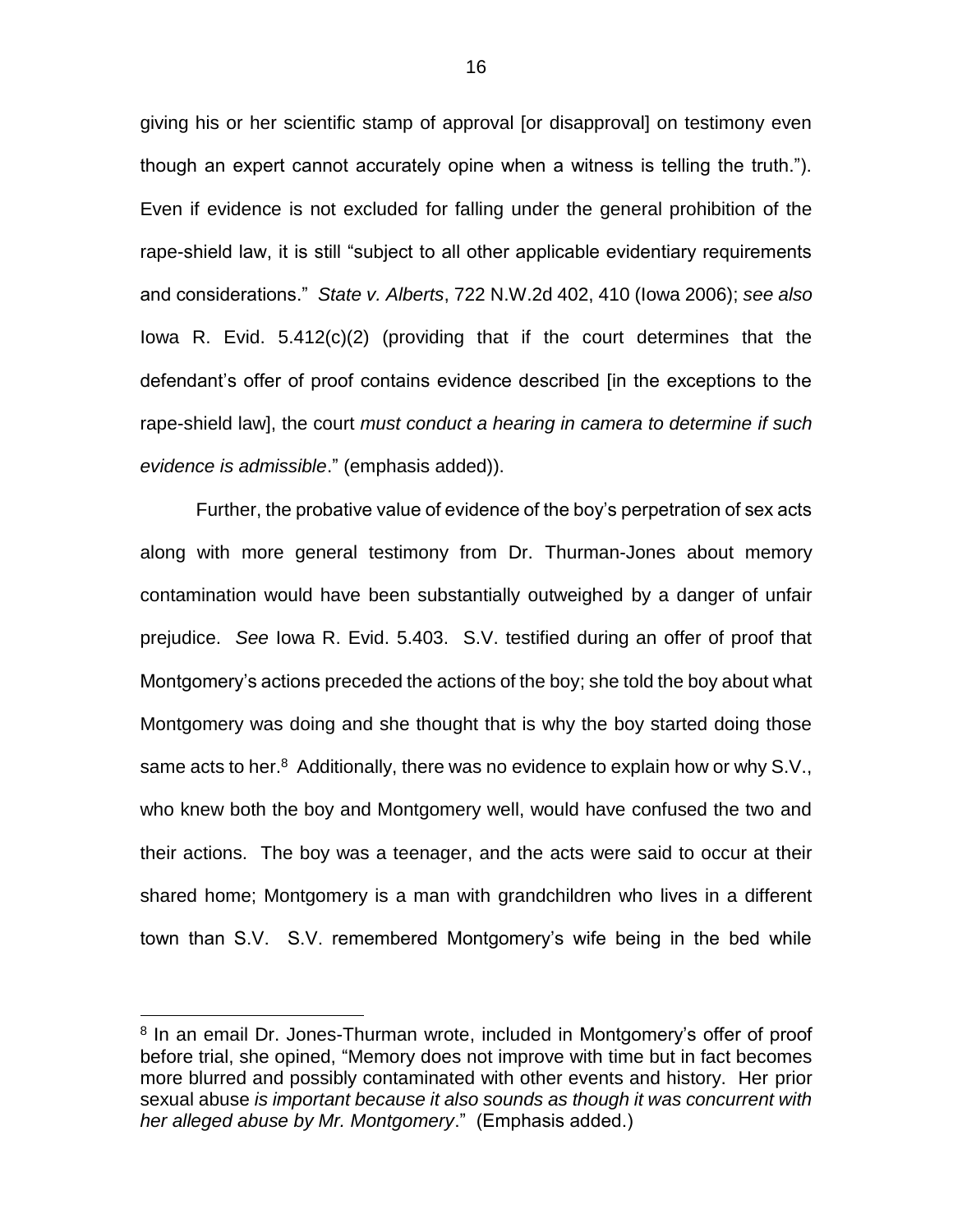Montgomery touched her; she also remembered falling asleep in the bed after watching movies with Montgomery and his wife.

Finally, like *Walker,* the "analysis under Iowa Rule of Evidence 5.403 and harmless error tend to merge" when the pretrial incriminating statements of Montgomery are considered. *See* 935 N.W.2d at 883 (Appel, J., specially concurring) (acknowledging harmless error where there was no prejudice by excluding past evidence of sexual abuse when defendant made admissions of sexual contact). Based on the video evidence where Montgomery described touching the vagina of S.V. to police officers, it does not appear Montgomery's rights were substantially affected or that there was a miscarriage of justice. *See State v. Traywick*, 468 N.W.2d 452, 454 (Iowa 1991) ("When an alleged error is not of constitutional magnitude, 'the test of prejudice [for harmless error] is whether it sufficiently appears that the rights of the complaining party have been injuriously affected or that the party has suffered a miscarriage of justice.'" (alteration in original) (quoting *State v. Massey*, 275 N.W.2d 436, 439 (Iowa 1979))).

Because the probative value of the evidence Montgomery sought to admit does not outweigh the danger of unfair prejudice, the district court did not abuse its discretion in excluding the evidence.

**Prosecutorial Misconduct.** Montgomery alleges the prosecutor engaged in prosecutorial misconduct by vouching for S.V.'s credibility during the prosecutor's closing argument. But again, Montgomery did not object when the alleged error occurred. He waited to raise his complaint until after he was convicted by a jury, first bringing up the issue in a post-trial motion. Montgomery recognizes he may have an issue regarding error preservation for this claim and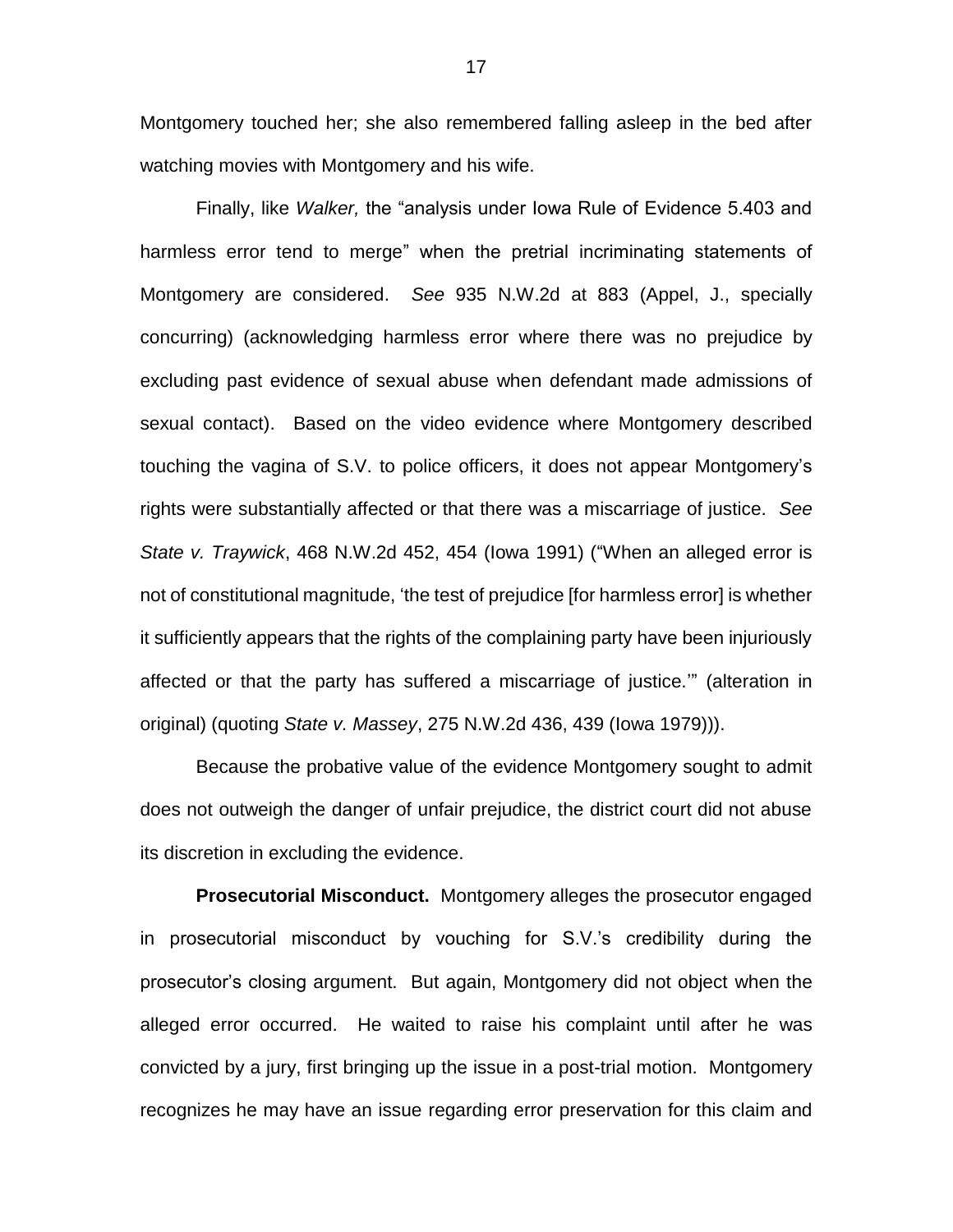asks us to consider it under the framework of ineffective assistance if we conclude it was not preserved.

Montgomery's failure to object over prosecutorial misconduct when it allegedly occurred means he failed to preserve error. *See State v. Krogmann*, 804 N.W.2d 518, 526 (Iowa 2011) (concluding defendant failed to preserve claim of prosecutorial misconduct because, while he objected at the time, "[h]e objected only that the question was argumentative" and "asked for no further relief such as a mistrial"), *see also State v. Graves*, 668 N.W.2d 860, 868 (Iowa 2003) ("Because objection was not made at trial, Graves' claim of prosecutorial misconduct is raised on appeal in the context of an ineffective-assistance-of-counsel claim.").

But we also cannot consider it under the framework of ineffective assistance (even if it was sufficiently developed). Disposition was not entered in Montgomery's case until September 2019. So Iowa Code section 814.7 (Supp. 2019), which took effect on July 1, 2019, controls. *See State v. Damme*, 944 N.W.2d 98, 103 n.1 (Iowa 2020) (providing it is the date of the judgment and sentence were entered when determining whether the amended statutes apply). Section 814.7 prohibits us from deciding claims of ineffective assistance on direct appeal. Montgomery can raise this claim in action for postconviction relief, if he chooses. *See* Iowa Code § 814.7. We do not consider it further.

**Sufficiency and Weight of the Evidence.** Montgomery asserts the evidence introduced against him is insufficient to support his conviction for seconddegree sexual abuse and the weight of the credible evidence is contrary to his conviction.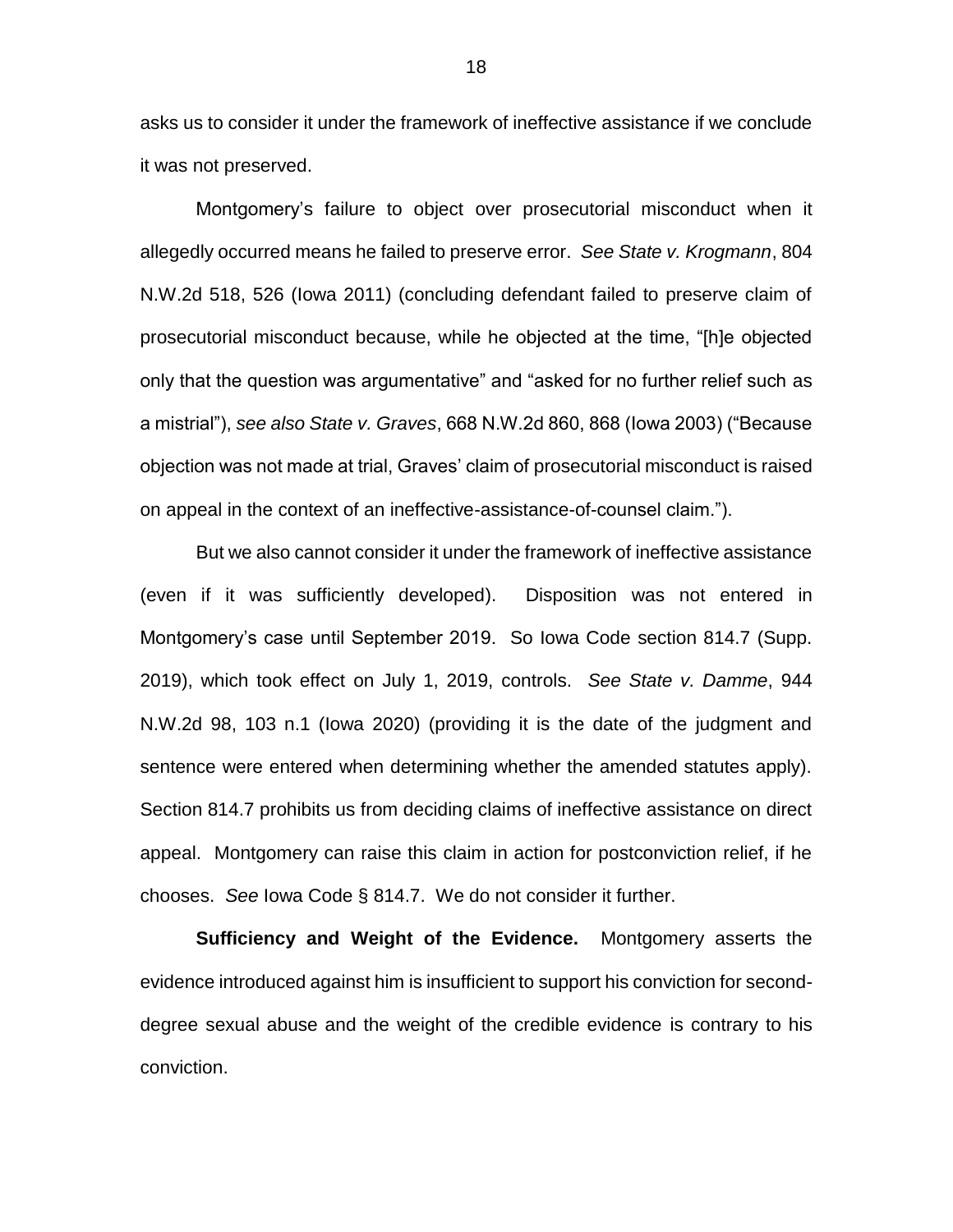We review claims of insufficient evidence to support a conviction for correction of errors at law. *State v. Thomas*, 561 N.W.2d 37, 39 (Iowa 1997). Substantial evidence exists to support a verdict when the record reveals evidence that a rational trier of fact could find the defendant guilty beyond a reasonable ddoubt. *Id.* In evaluating this claim, "[w]e view the evidence in the light most favorable to the verdict," including all reasonable inferences that may be deduced from the record. *State v. Gay*, 526 N.W.2d 294, 295 (Iowa 1995).

Review of the trial court's denial of a motion for new trial is for an abuse of discretion. *State v. Nitchter*, 720 N.W.2d 547, 559 (2006). The district court is to weigh the evidence and consider the credibility of the witnesses when deciding this motion. *Id.* If the court determines the verdict is contrary to the weight of the evidence and a miscarriage of justice may have occurred, it is within the court's discretion to grant a new trial. *Id.* But in our review, we consider only whether the district court abused its discretion in its ruling on the motion. *State v. Ary*, 877 N.W.2d 686, 706 (Iowa 2016).

In attacking the sufficiency of the evidence, Montgomery focuses on the lack of physical evidence to corroborate S.V.'s claims and argues Teresa perjured herself and therefore lacks credibility. He also refers to S.V.'s claims as "outlandish." First, we reiterate that we review the evidence in a light favorable to upholding the verdict when considering claims of insufficient evidence. *State v. Schiebout*, 944 N.W.2d 666, 670 (Iowa 2020). In doing so, "we do not resolve conflicts in the evidence, pass upon the credibility of witnesses, or weigh the evidence." *State v. Hutchison*, 721 N.W.2d 776, 780 (Iowa 2006). And second, even if we did as Montgomery suggests and disregarded the testimony of S.V. and